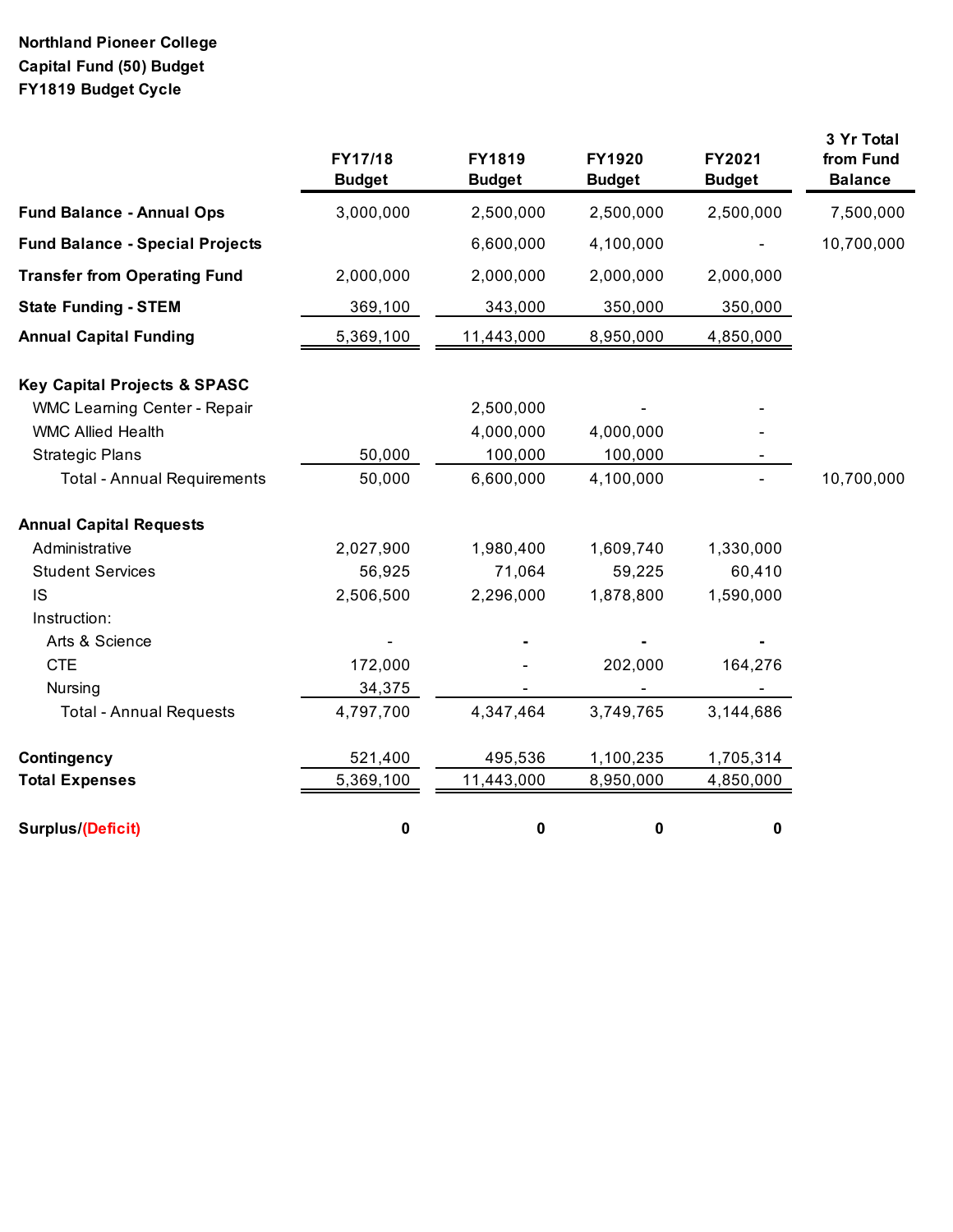## **Northland Pioneer College Capital Budget FY1819-2021**

Sorted by Division

| Div                                | Dept                         | Dept#        | <b>Object Code</b>                  | Request                  | FY1819 Budget   FY1920 Budget<br>Request | FY2021 Budget<br>Request | Description of Capital Item(s) Requested                               | <b>Justification for Request</b>                                                                                                      | Postponed?<br>Y/N |
|------------------------------------|------------------------------|--------------|-------------------------------------|--------------------------|------------------------------------------|--------------------------|------------------------------------------------------------------------|---------------------------------------------------------------------------------------------------------------------------------------|-------------------|
| <b>ADM SERV</b>                    | MAINT                        | 6100         | 5610                                | \$<br>2,500,000          | \$                                       | \$                       | WMC Learning Center - Repair \$1.5M &<br>Remodel \$1.0M                | Building needs repair                                                                                                                 | Y                 |
| <b>ADM SERV</b>                    | <b>MAINT</b>                 | 6100         | 5610                                | 4,000,000                | 4,000,000                                |                          | <b>WMC Allied Health</b>                                               | Address Nursing needs                                                                                                                 | Y                 |
| <b>KEY PROJ</b>                    |                              |              | Key Capital Projects Total          | 6,500,000                | 4,000,000                                | $\blacksquare$           |                                                                        |                                                                                                                                       |                   |
|                                    |                              |              |                                     | 495,536                  | 1,100,235                                | 1,705,314                |                                                                        |                                                                                                                                       |                   |
| <b>CONTINGENCY</b><br>SPASC        | CAMPUS/CT                    | 5130         | <b>Contingency Total</b><br>5635    | 495,536<br>100,000       | 1,100,235<br>100,000                     | 1,705,314                | MyNPC revamp                                                           | <b>SPASC Priority</b>                                                                                                                 | N                 |
| <b>SPASC</b>                       | R MGRS                       |              | <b>SPASC Total</b>                  | 100,000                  | 100,000                                  | $\sim$<br>$\sim$         |                                                                        |                                                                                                                                       |                   |
| <b>ADM SERV</b>                    | CAMPUS/CT                    | 5130         | 5645                                | 500,000                  | 500,000                                  | $\mathcal{L}$            | Video Security System at PDC, WMC, SCC,                                | The current system isn't                                                                                                              | Y                 |
|                                    | R MGRS                       |              |                                     |                          |                                          |                          | LCC, KAY, Hopi, WRV                                                    | operating well and is 5 years old                                                                                                     |                   |
| <b>ADM SERV</b><br><b>ADM SERV</b> | <b>MAINT</b><br>MAINT        | 6100<br>6100 | 5108<br>5605                        | 50,000<br>75,000         | 50,000<br>35,000                         | 50,000                   | Professional consulting services<br>35,000 Furniture Requests          | Architect and engineers<br>Annual furniture requests from                                                                             | ${\sf N}$<br>N    |
|                                    |                              |              |                                     |                          |                                          |                          |                                                                        | departments                                                                                                                           |                   |
| <b>ADM SERV</b>                    | MAINT                        | 6100         | 5610                                | 759,500                  | 727,240                                  |                          | 1,045,000 Facilities and maintenance projects                          | Maintain buildings, address<br>safety needs, renovate to meet<br>current needs, utilities savings,<br>maintain aesthetics of campuses | N                 |
| <b>ADM SERV</b>                    | MAINT                        | 6100         | 5610                                | 363,400                  | 200,000                                  | 200.000                  | IS Technology/Facility Changes                                         | Changes required for technology                                                                                                       | ${\sf N}$         |
| <b>ADM SERV</b>                    | <b>MAINT</b>                 | 6100         | 5645                                | 45,000                   |                                          |                          | Landscape truck                                                        | replace worn out vehicles                                                                                                             | N                 |
| <b>ADM SERV</b><br><b>ADM SERV</b> | <b>MAINT</b><br><b>MAINT</b> | 6100<br>6100 | 5645<br>5645                        | 5,000<br>32,500          | $\omega$<br>$\sim$                       | $\omega$<br>$\sim$       | Weed control equipment<br>Storage containers                           | Weed control<br>Maintenance storage                                                                                                   | N<br>N            |
| <b>ADM SERV</b>                    | <b>AUTO</b>                  | 5750         | 5680                                | 20.000                   | $\sim$                                   | $\sim$                   | Forklift for Skill Center                                              | operator safety, welding program                                                                                                      | N                 |
| <b>ADM SERV</b>                    | <b>AUTO</b>                  | 5750         | 5680                                | 32,500                   | $\omega$                                 |                          | Engines and Paint for vehicles                                         | extend life of fleet                                                                                                                  | ${\sf N}$         |
| <b>ADM SERV</b>                    | AUTO                         | 5750         | 5680                                | 45,000                   | ÷.                                       |                          | Maintenance trucks                                                     | replace worn out vehicles                                                                                                             | N                 |
| <b>ADM SERV</b>                    | <b>AUTO</b>                  | 5750         | 5680                                |                          | 45,000                                   |                          | Maintenance trucks                                                     | replace worn out vehicles                                                                                                             | Y<br>Y            |
| <b>ADM SERV</b>                    | <b>AUTO</b>                  | 5750         | 5680                                | 52,500                   | 52,500                                   |                          | Cube van for IS department                                             | safety in moving large electronic<br>items                                                                                            |                   |
| <b>ADM SERV</b>                    | <b>AUTO</b>                  | 5750         | 5680                                |                          |                                          |                          | replace 2003 Toyotas, cant get parts                                   | extend life of fleet                                                                                                                  | N                 |
| <b>ADM SVC</b><br><b>STUD SERV</b> | LIBRARY                      | 3500         | <b>Admin Services Total</b><br>5650 | 1,980,400<br>58,064      | 1,609,740<br>59,225                      | 1,330,000<br>60,410      | Materials in the library collection: print, video                      | Increases as follows: FY18-19 =                                                                                                       | N                 |
| <b>STUD SERV</b>                   | <b>MARKETING</b>             | 5920         | 5645                                | 13,000                   |                                          |                          | Color printer for Marketing department -<br>Konica Minolta Bizhub c658 | Current printer is at end of life.<br>Printer is used to produce short<br>run internal and external<br>publications.                  | N                 |
| <b>STUD SERV</b>                   |                              |              | <b>Student Services Total</b>       | 71,064                   | 59,225                                   | 60,410                   |                                                                        |                                                                                                                                       |                   |
| IS                                 | IS                           | 5070         | 5600                                | 440,000                  | 360,000                                  |                          | 175,000 Cisco Solution classrooms                                      | Replace Polycom at end of life.<br>Enterprise solution to replace 45<br>classrooms                                                    | N                 |
| IS                                 | IS                           | 5070         | 5600                                | 30,000                   | 30,000                                   |                          | 175,000 Replace old smartboards                                        | Begin replacement of old<br>smartboards non-distance<br>learning                                                                      | N                 |
| IS                                 | IS                           | 5070         | 5600                                | 220,000                  | $\blacksquare$                           | $\overline{\phantom{a}}$ | Classroom Development                                                  | Model/Audio                                                                                                                           | N                 |
| IS                                 | IS                           | 5070         | 5600                                | 15,000                   | 15,000                                   | 15,000                   | DRA Classroom Development                                              | DRA Classroom Development<br>and compliance                                                                                           | N                 |
| IS<br>IS                           | IS<br>IS                     | 5070<br>5070 | 5615<br>5615                        | 240,000<br>30,000        | 265,000<br>30,000                        |                          | 295,000 Jenzabar Maintenance<br>30,000 Jenzabar Consultants            | Yearly Maintenance Contract<br>Consultant training/update NPC                                                                         | ${\sf N}$<br>N    |
|                                    |                              |              |                                     |                          |                                          |                          |                                                                        | Servers                                                                                                                               |                   |
| IS                                 | IS/Bus                       | 5070         | 5615                                | 15,000                   | 15,000                                   |                          | 15,000 Jenzabar Training hours (remote)                                | <b>Support Business Office</b><br>Jenzabar Users                                                                                      | ${\sf N}$         |
| IS                                 | IS                           | 5070         | 5615                                | 110,000                  | 120,000                                  |                          | 130,000 Cisco Smartnet Renewal                                         | Necessary Contratural<br>Maintenance                                                                                                  | $\mathsf{N}$      |
| IS                                 | IS                           | 5070         | 5620                                | 180,000                  | 400,000                                  |                          | 200,000 Server Replacements @ 4 years                                  | Update Aging Server/Blade<br>Cycle                                                                                                    | N                 |
| IS                                 | IS                           | 5070         | 5620                                | 150,000                  | 250,000                                  |                          | 125,000 Replace old routers, switches and AP's @ 6<br>vears            | Update Aging Routers, Switches,<br>and Aps                                                                                            | N                 |
| IS                                 | IS                           | 5070         | 5620                                | 150,000                  | 50,000                                   |                          | 50,000 UPS (batteries for servers) lifecycle<br>Replacements @ 5 years | Replace aging UPS systems                                                                                                             | N                 |
| IS                                 | IS                           | 5070         | 5620                                | 300,000                  | 50,000                                   |                          | 50,000 Secondary terciary storage                                      | Necessary Server Backup<br>Solution                                                                                                   | ${\sf N}$         |
| IS                                 | IS                           | 5070         | 5620                                | 100,000                  | $\blacksquare$                           | $\omega$                 | Microwave Equipment                                                    | Necessary Microwave Equipment                                                                                                         | N                 |
| IS                                 | IS                           | 5070         | 5630                                | 80,000                   | 120,000                                  |                          | 100,000 Computers @ 4 years (230)                                      | Replace aging computers                                                                                                               | N                 |
| IS<br>IS                           | IS<br>IS                     | 5070<br>5070 | 5630<br>5630                        | 60,000<br>30,000         | 60,000<br>30,000                         |                          | 40,000 Printers @ 3 years<br>30,000 Monitors @ 4 years                 | Replace aging printers<br>Replace aging monitors                                                                                      | N<br>N            |
| IS                                 | IS                           | 5070         | 5630                                | 80,000                   | 40,000                                   |                          | 30,000 Portable/Mobile technology                                      | Replace some laptops with                                                                                                             | N                 |
|                                    |                              |              |                                     |                          |                                          |                          |                                                                        | Surface Pros, Mobile Tech                                                                                                             |                   |
| <b>IS-CTE</b><br>IS-CCP            | <b>IMO</b><br><b>CCP</b>     | 5070<br>5070 | 5630<br>5630                        | $\overline{\phantom{a}}$ | 30,000<br>8,800                          | $\blacksquare$           | Laptops and PC for IMO labs<br>4 iMac Lifecycle Replacements           | replace computers at IMO Labs<br>SCC Video Production Lab                                                                             | N<br>N            |
|                                    |                              |              |                                     |                          |                                          |                          |                                                                        | Lifecycle iMac Computer<br>Replacements                                                                                               |                   |
| <b>IS-NURS</b>                     | <b>NURS</b>                  | 5070         | 5630                                | 6,000                    | $\blacksquare$                           | $\omega$                 | WMC / LCC Nursing Simulator Lab                                        | WMC / LCC Nursing Simulator<br>Lab Hardware                                                                                           | $\mathsf{N}$      |
| IS-CIS/BUS                         | CIS/BUS                      | 5070         | 5630                                | 7,000                    |                                          |                          | Computer upgrade machines with dual<br>monitors and special cable      | WMC new lab for CIS and BUS                                                                                                           | ${\sf N}$         |
|                                    |                              |              |                                     |                          |                                          |                          | Pilot Project - WMC Computer Lab - Dual<br>Screens                     |                                                                                                                                       |                   |